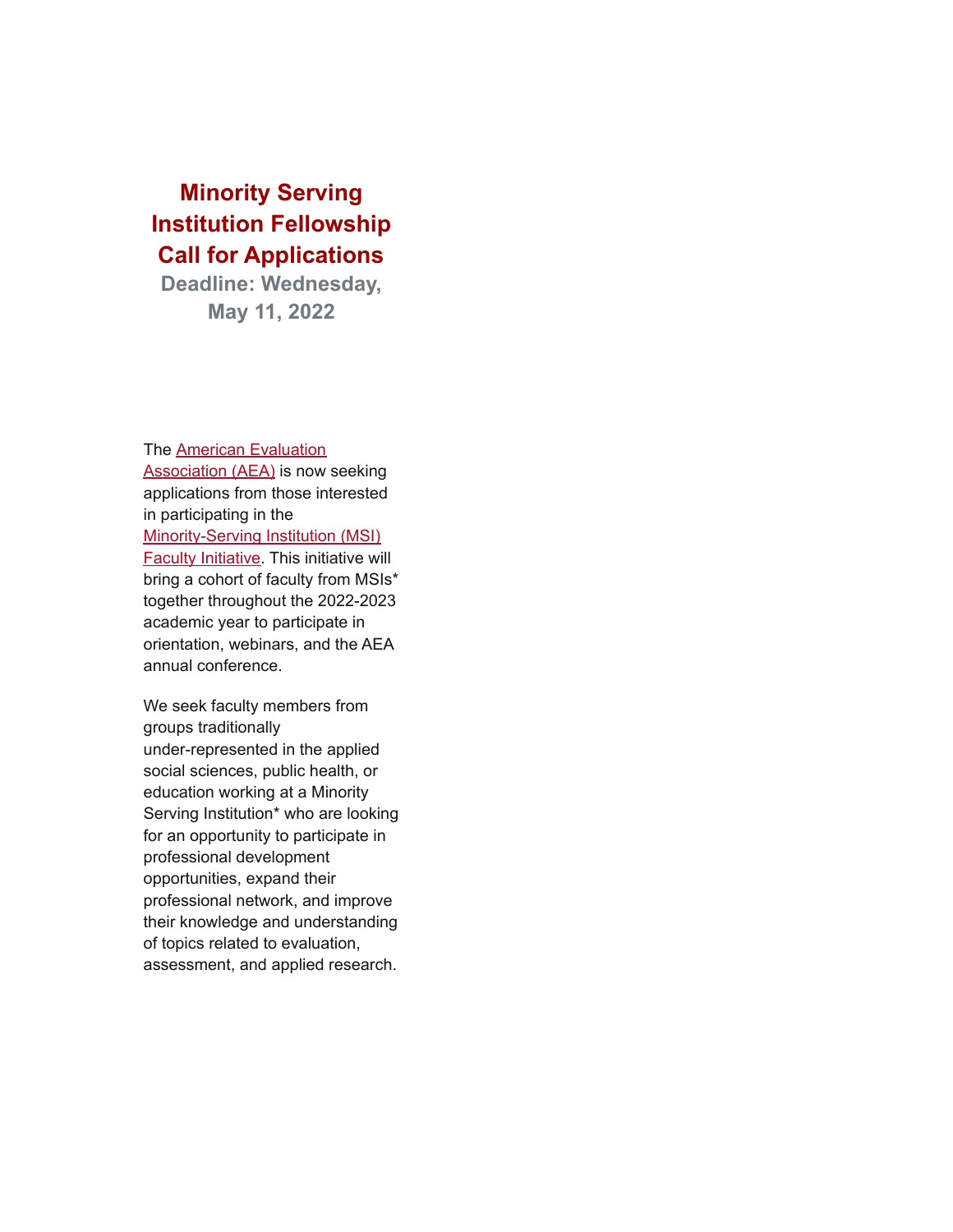**Program Goals:** The goals of the program are to help faculty at MSIs to:

1. Enhance the evaluation activities and/or curriculum in their departments or universities 2. Orient students to evaluation as a career/profession 3. Disseminate information about evaluation and AEA to colleagues